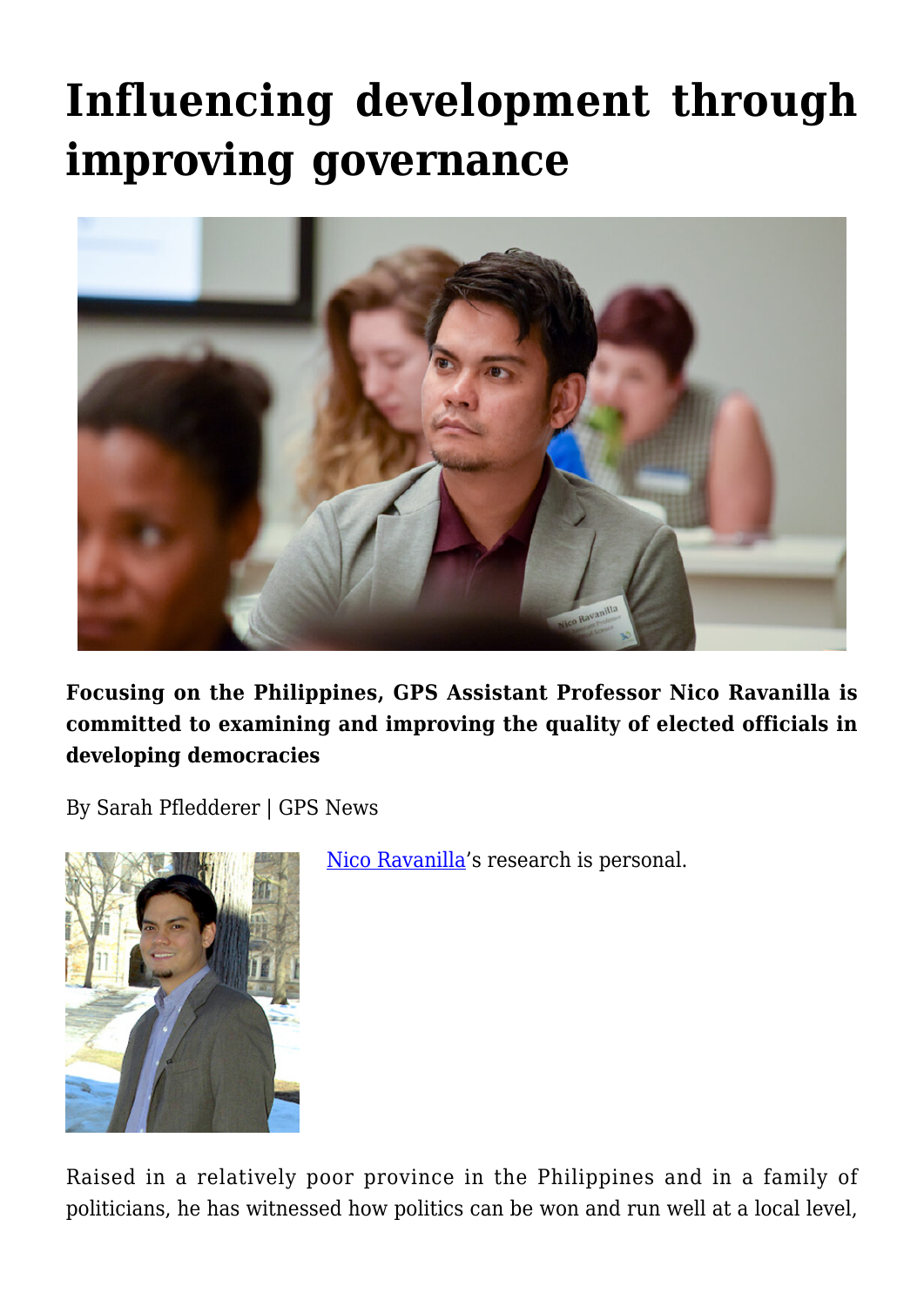as well as the ways a corrupt figurehead can derail or leave development stagnant in a community.

"I always wondered why we never became a productive economy and a more progressive town," Ravanilla recalled. "Was it because the governance outcomes were not all that great? If we were to improve the quality of those who we select into office, helping them not behave adversely, could we improve governance outcomes and, as a result, influence development outcomes? That's what I had in mind when I chose a field in social science research."

Now, as an assistant professor at the UC San Diego School of Global Policy and Strategy (GPS), he's armed with not only the degrees but also the campus resources to further shed light on this conundrum in this hometown and developing communities alike around the globe.

Ravanilla—who will be teaching Politics of Southeast Asia and Governance, Public Administration and Development in the fall at the School—hones his research on improving governance by improving the quality of the elected government in developing democracies.

As a postdoctoral fellow at Stanford University's Shorenstein Asia-Pacific Research Center for the past 10 months, he made several strides in this area of interest. In an attempt to get to the bottom of how to attract better and more able individuals to office, Ravanilla fielded an experiment in the Philippines with youth interested in running for public office—the Philippines is among few countries in the world to elect village youth councils (ages 18-21).

"The experiment I implemented in the Philippines was a leadership training workshop with non-monetary, performance-based incentives," Ravanilla explained. "The idea was to evaluate the efficacy of screening and incentivizing competent and virtuous citizens to stand for public office, that is, how to nudge good people to become politicians in the first place."

Such an intervention is indeed feasible and can be effective in motivating able and moral individuals to seek public office while at the same time discouraging candidates who do not meet these criteria, Ravanilla discovered. It's insights like these that he has committed his years of study to finding. Though, becoming a professor wasn't always in his purview.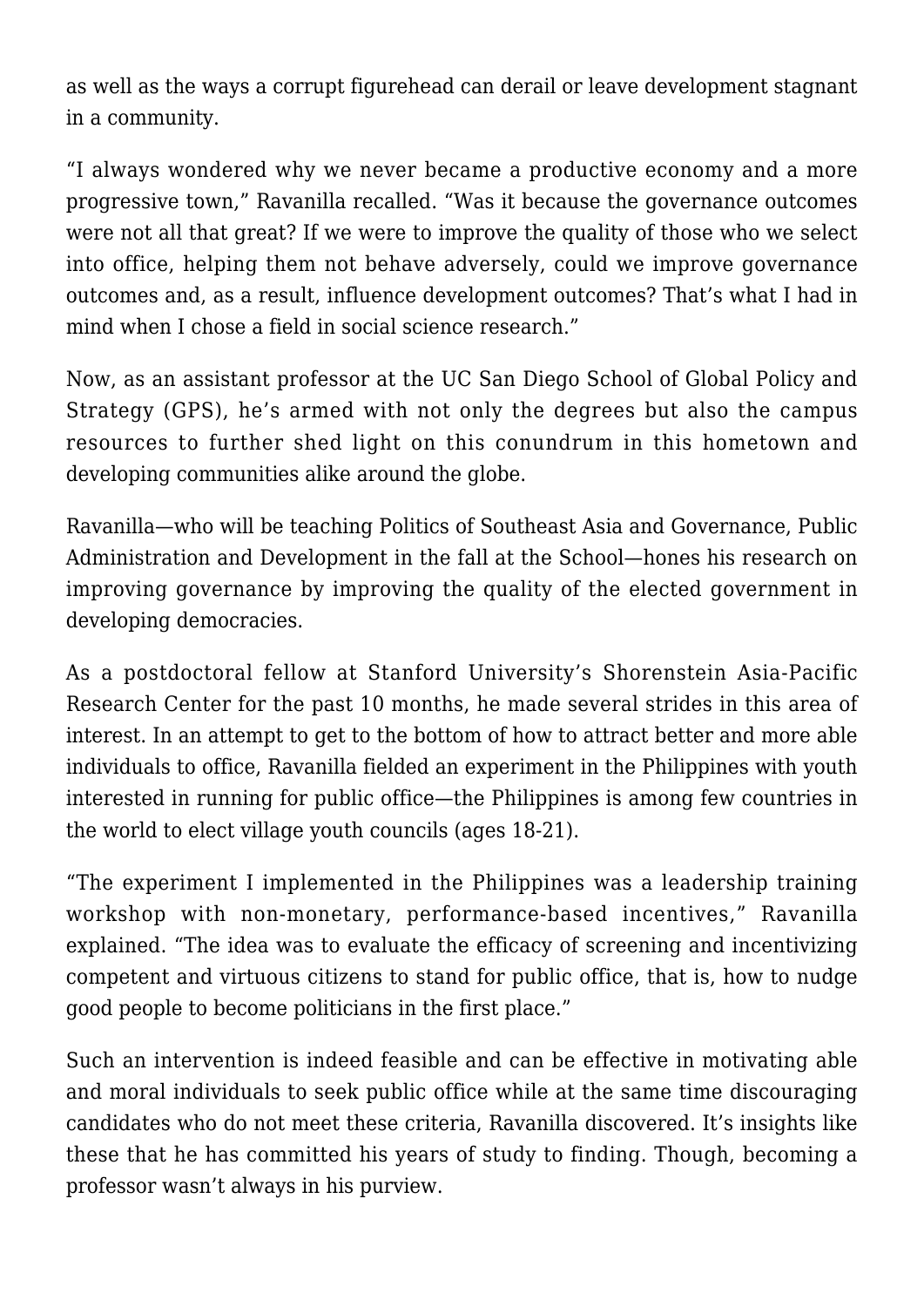By his final year as an undergraduate student in economics at University of Philippines, he saw research as a career trajectory worth pursuing—a realization resulting from Ravanilla winning an award for his thesis on the ways in which migration created inequality in the Philippines.

"I took that as a sign that maybe research is something I'm good at," he said. "So I applied for a job at a government research think tank in the Philippines to find out. It solidified that I wanted to do a Ph.D.—and in the U.S."

A Fulbright Fellowship became his ticket, landing him admittance to the University of Michigan, where he earned his master's in economics and Ph.D. in political science and public policy.

Indisputably, Ravanilla said GPS was his "dream school" to start out his academic career.



"I wanted to be in a public policy school that also specialized in Southeast Asia and the Pacific," he said. "The obvious solution was to get into GPS. I applied and got lucky."

Now, settling into San Diego, Ravanilla feels right at home. He describes the city as "the Philippines but 10 years more advanced," alluding to the beautiful weather—sans humidity—and the beachy culture. "There's really very few things I complain about San Diego."

Likewise, Ravanilla has much to exult over at GPS, including making use of its [Policy Design and Evaluation Lab](http://pdel.ucsd.edu/) for field experiments and randomized control trials. He also noted of looking forward to working with new colleagues at GPS and across campus and strengthening existing research collaborations.

Ravanilla, for instance, with a Ph.D. candidate in economics at UC San Diego currently is fielding a survey in the Philippines for a project regarding the